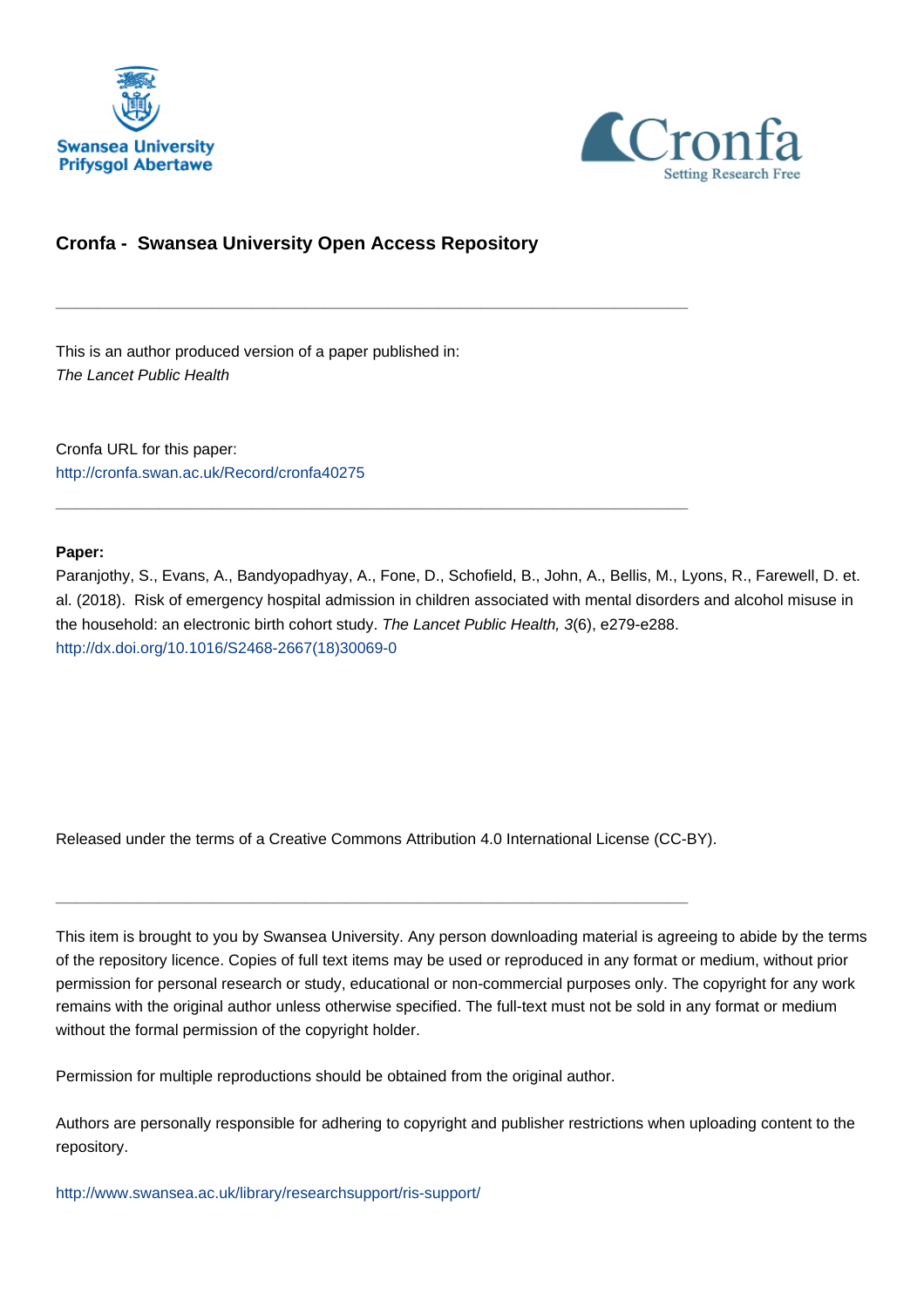# **Articles**

# **Risk of emergency hospital admission in children associated with mental disorders and alcohol misuse in the household: an electronic birth cohort study**

*Shantini Paranjothy, Annette Evans, Amrita Bandyopadhyay, David Fone, Behnaz Schofield, Ann John, Mark A Bellis, Ronan A Lyons, Daniel Farewell, Sara Jayne Long*

# **Summary**

**Background Mental disorders and alcohol misuse are common in families but their effects on the physical health of children are not known. We investigated the risk of emergency hospital admissions during childhood associated with living with an adult who has a mental health disorder, or who had an alcohol-related hospital admission.**

**Methods We did this cohort study in a total population electronic child cohort in Wales, UK, which includes all children who live in Wales or with a mother who is resident in Wales. We used Cox regression to model time to first emergency hospital admission during the first 14 years of life associated with living with an adult who has a mental health disorder, or who had an alcohol-related hospital admission. We adjusted our results for social deprivation and perinatal risk factors.**

**Findings We included data for 253 717 children with 1 015 614 child-years of follow-up. Living with an adult with a mental disorder was associated with an increased risk of emergency admission for all causes (adjusted hazard ratio [aHR] 1·17, 95% CI 1·16–1·19), for injuries and external causes (1·14, 1·11–1·18), and childhood victimisation (1·55, 1·44–1·67). Children living with a household member who had an alcohol-related hospital admission had a significantly higher risk of emergency admissions for injuries and external causes (aHR 1·13, 95% CI 1·01–1 ·26) and victimisation (1·39, 1·00–1·94), but not for all-cause emergency admissions (1·01, 0·93–1·09).**

**Interpretation The increased risk of emergency admissions in children associated with mental disorders and alcohol misuse in the household supports the need for policy measures to provide support to families that are affected.**

**Funding Economic and Social Research Council, Medical Research Council, Alcohol Research UK, Public Health Wales.**

#### **Copyright © 2018 The Author(s). Published by Elsevier Ltd. This is an Open Access article under the CC BY 4.0 license.**

#### **Introduction**

Health, social, and economic outcomes during life are heavily influenced by biological, social, and environmental exposures during pregnancy and childhood. Exposure to adverse childhood experiences, including mental illness and alcohol misuse in the family, is associated in adulthood with substance misuse, mental ill-health, obesity, heart disease, cancer, unemployment, and involvement in violence.<sup>1</sup> In the UK, severe mental illnesses such as schizophrenia and bipolar disorder affect  $1-2\%$  of adults<sup>2,3</sup> but common mental disorders, including depression, anxiety, panic, and somatisation, can affect 16% of adults.4 Alcohol misuse is also prevalent, with 6·6% of adults consuming hazardous levels of alcohol and a further 2–3% categorised as dependent drinkers. A significant proportion in both categories also have mental disorders.5 The proportion of children who are exposed to mental illness or alcohol misuse is not known, although it is estimated that up to 30% of children live with an adult binge drinker.6 Little is known about how children are affected by patterns of alcohol consumption, including drinking at low risk levels and heavy episodic or binge drinking.<sup>7</sup>

Mental illness and alcohol misuse in families is associated with relationship conflict and can lead to disruption of routines, unpredictable parenting, and inconsistent care.<sup>8,9</sup> Parental mental disorders and alcohol misuse are associated with substance misuse, behavioural problems, and impaired mental health in children<sup>7,10</sup> but few studies have investigated the association with physical health outcomes during childhood.7 Inconsistent care can lead to increased susceptibility to infections $n_{112}$  and injuries in children. Prenatal alcohol exposure is associated with fetal alcohol spectrum disorders and can also impair early lung development, increasing susceptibility to respiratory illnesses during childhood.<sup>13</sup> Emergency hospital admissions are unpredictable, occur at short notice as a result of clinical need, and are common in children, primarily because of respiratory infections.14 Emergency admissions because of childhood victimisation (maltreatment-related injuries, where there is concern about the welfare of the child),<sup>15</sup> injuries, and external causes (eg, accidents, self-harm, and assault) might be associated with inconsistent emotional or physical care, which might in turn be related to mental disorders or alcohol misuse in the household.





#### *Lancet Public Health* **2018; 3: e279–88**

Published **Online** May 15, 2018 http://dx.doi.org/10.1016/ S2468-2667(18)30069-0

See **Comment** page e262

**Division of Population Medicine, School of Medicine** (Prof S Paranjothy PhD, A Evans MSc, Prof D Fone MD, B Schofield PhD, D Farewell PhD)**, Centre for the Development and Evaluation of Complex Interventions for Public Health, School of Social Sciences**  (Prof S Paranjothy, Prof D Fone, Prof A John MD, Prof R A Lyons MD, S J Long PhD)**, Cardiff University, Cardiff, UK; Centre for Improvement in Population Health Through E-records Research, Swansea University, Swansea, UK**  (Prof S Paranjothy,

A Bandyopadhyay BTech, Prof D Fone, Prof A John, Prof R A Lyons, D Farewell)**; and Public Health Wales NHS Trust, Cardiff, UK** (Prof M A Bellis DSc)

Correspondence to: Prof Shantini Paranjothy, Division of Population Medicine, School of Medicine, Cardiff University, Neuadd Meirionnydd, Heath Park Cardiff, CF14 4YS, UK **paranjothys@cardiff.ac.uk**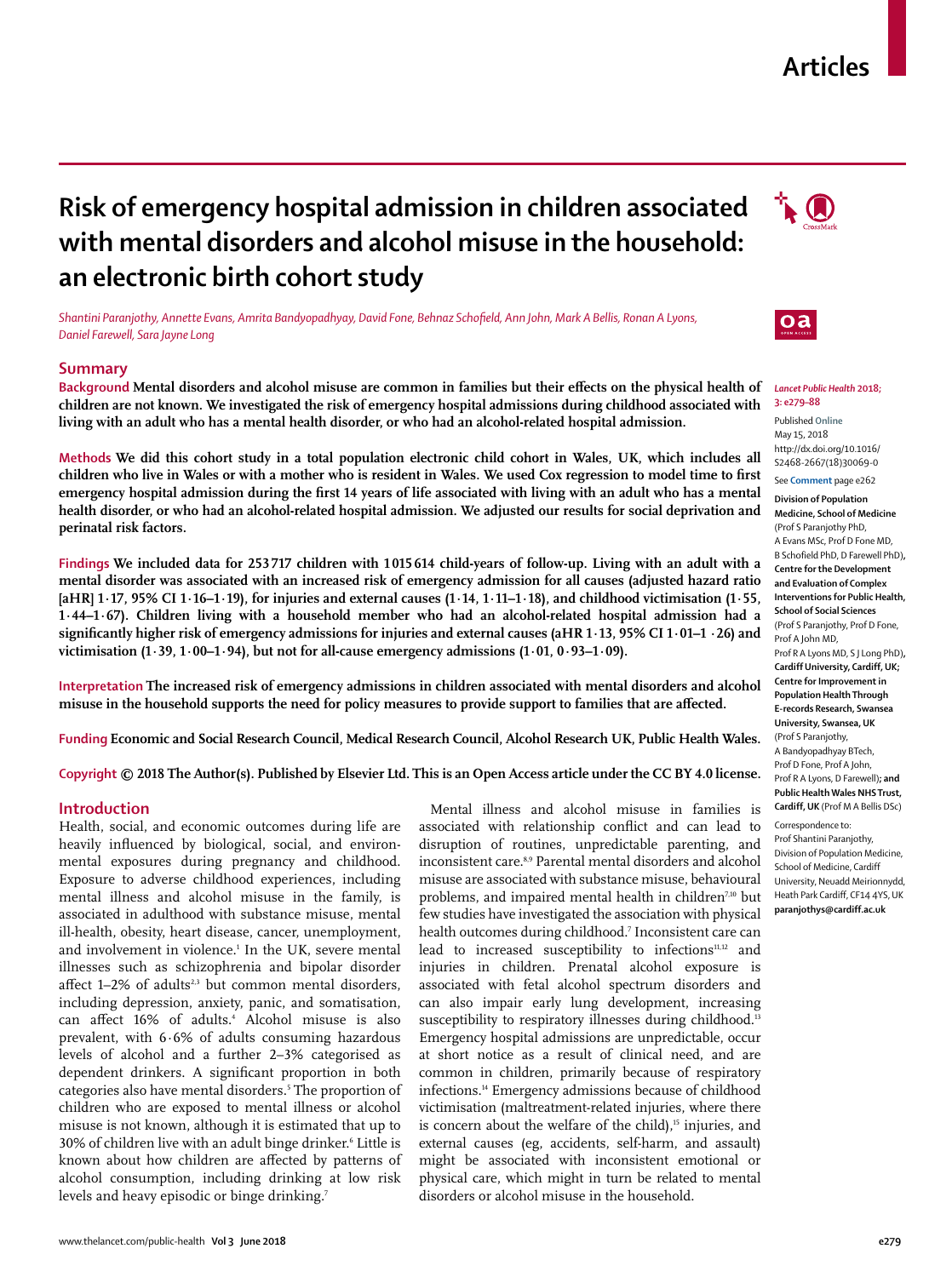#### **Research in context**

#### **Evidence before this study**

We searched PubMed from the year 2000 with the terms "adverse childhood experiences\*", "impact of childhood experiences on health\*", (adverse childhood experiences AND mental health) OR (adverse childhood experiences AND parental alcohol use) OR (adverse childhood experiences AND childhood health) OR ('adult mental health OR family mental health OR parental mental health OR parental drinking OR family drinking OR adult drinking' AND child health AND cohort studies). Titles and abstracts were reviewed and we identified eight reviews and 32 primary studies that were relevant.

Most studies on the effects of adverse childhood experiences were cross-sectional or retrospective cohort studies that investigated the association with adult physical and mental health outcomes, or outcomes in early adulthood (age 18–20 years). Three studies examined early experience of adversity and outcomes during childhood; two of these were in children at high risk (ie, with reported or at risk of maltreatment, or receiving child welfare) and one prospective cohort analysis showed an association between exposure to adverse events before age 8 years and inflammatory markers (interleukin-6 and C-reactive protein) at age 10 years. Mental disorders and alcohol misuse in parents can affect the provision of care and the physical health of children—eg, increased susceptibility to infections because of under-nourishment or poor hygiene or injuries due to lack of adult supervision or physical harm due to neglect. Most studies to date have studied associations with mental health and substance misuse

The availability of record-linked routine administrative and health-care datasets for research provides the opportunity for total population-based analyses of a wide range of social and environmental factors and their association with child health and education outcomes. Adverse childhood experiences have not yet been coded in UK administrative data. We previously developed algorithms for coding mental disorders<sup>16,17</sup> and alcoholrelated hospital admissions<sup>18</sup> using these datasets. In this study, we aim to use our previous work to code for these exposures and investigate the risk of emergency hospital admission during childhood (due to all causes, external causes and injury, and victimisation) associated with living with an adult who has a mental health disorder, or with an adult who has a significant alcohol-related illness. We also explored whether or not these associations varied according to the timing of exposure, and the effect of the combination of these two exposures, together with markers for family structure such as young maternal age, living in a single adult household, and area-level social deprivation.

# **Methods**

### **Data sources and study design**

The Wales Electronic Cohort for Children includes 981 404 children born between Jan 1, 1990, and Oct 7, 2012, outcomes in children, so the effect of these exposures on physical heath during childhood is not known.

### **Added value of this study**

To our knowledge, our study is the first total population cohort study that investigates the association between living with an adult who has a mental disorder or who had an alcohol-related hospital admission and emergency hospital admission. The use of routinely available health-care data enabled the objective measurement of these exposures, thus overcoming some of the limitations associated with reporting and same source bias in previous studies of adverse childhood experiences. We showed an increased risk of emergency admissions in children associated with household mental disorders and alcohol use, which was independent of family structure and area level deprivation.

#### **Implications of all the available evidence**

Socioeconomic conditions and other factors that imply vulnerability in families such as young maternal age, exposure to mental disorders, and alcohol misuse cumulatively contribute to the risk of emergency hospital admissions in children. Pregnant women and children exposed to mental disorders or alcohol-related problems in the family can potentially be identified when they contact health services. Policy measures are needed to address socioeconomic conditions and support families with mental disorders or alcohol-related problems who have or are planning to have children. Further research is needed to explore the effect of these exposures on child development and education.

with a mother or child resident in Wales.<sup>19</sup> Eligible participants were identified from the Wales Demographic Service Dataset, an administrative register of all individuals living in Wales registered with a general medical practitioner (GP). The Wales Electronic Cohort for Children is derived from record-linkage of de-identified routinely collected data held in health and social datasets and made available to the privacyprotecting Secure Anonymised Information Linkage (SAIL) databank at Swansea University, UK.20,21 For each dataset within the SAIL databank, individuals are assigned a unique Anonymised Linking Field based on encrypted National Health Service numbers provided by NHS Wales Informatics Service. The SAIL linkage system uses a combination of deterministic (based on NHS numbers) and probabilistic record linkage (based on first name, surname, date of birth, gender, and phonex and soundex version of names). $21$  The linkage is more than  $99.85\%$  accurate.<sup>21</sup> Second stage encryption is used by the databank before storing data and third stage encryption is used to create project-specific datasets and linkage between datasets. Residential anonymised linking fields (RALFs) are created by encrypting addresses within NHS Wales Informatics Service.<sup>22,23</sup> Linkage to the encrypted anonymised linking fields enables individuals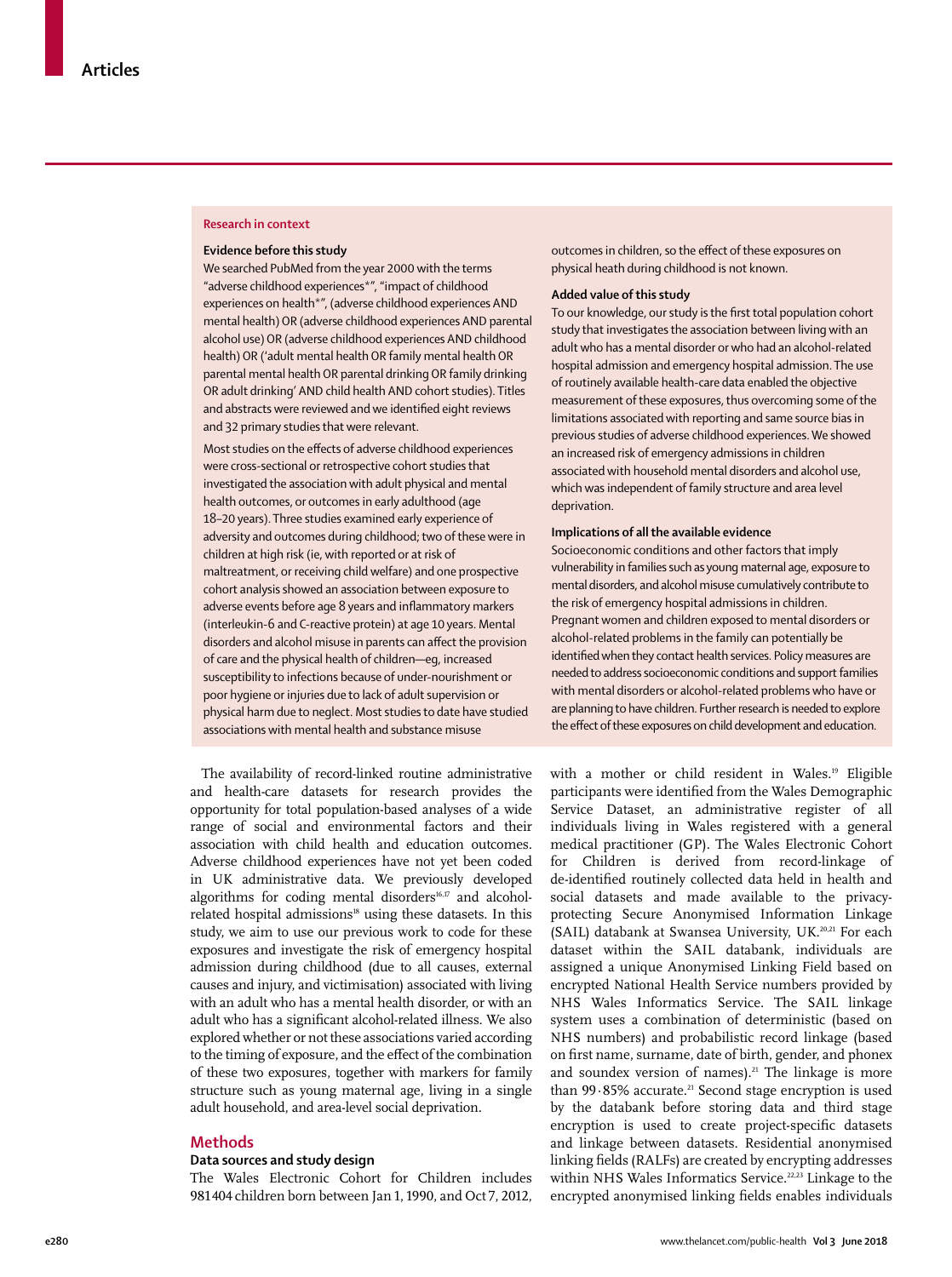**Articles**

living in the same household to be anonymously linked and each child was assigned a RALF for each address during the study period. We used record-linked data from the databases shown in the appendix (p 1), for Jan 5, 1998, to Oct 7, 2012, defined by the availability of data on hospital admissions from the Patient Episode Database for Wales.

We included livebirths in Wales for which there was a valid RALF and sufficient data on primary care consultations for adult household members in the SAIL databank to enable ascertainment of exposure groups (figure). Data were censored for migration out of Wales (identified from the Wales Demographic Service), death during infancy or childhood (identified from the Public Health mortality files), and first emergency hospital admission, or for cessation of exposure data.

The Wales Electronic Cohort for Children was approved by an independent Information Governance Review Panel. The Research Ethics Committee for Wales judged the Wales Electronic Cohort for Children to be an anonymised research database that does not require ethical review, in line with National Ethics Committee guidance.

# **Exposures and outcomes**

We defined two measures of adverse childhood experiences: first, living with an adult with a current or historical mental disorder (anxiety, depression, bipolar, or schizophrenia);16,17 and second, living with an adult who had an alcohol-related emergency hospital admission during the exposure periods.<sup>18</sup>

We had previously developed and validated a common mental disorder algorithm using a set of Read code lists (diagnosis, symptoms, treatments) for the identification of anxiety and depression in the General Practice Database within the SAIL databank, and showed that the incorporation of symptom codes (to reflect GP coding behaviours) provides a high specificity and positive predictive value of detecting cases of anxiety and depression from routine GP data.16 We used this algorithm in combination with another validated algorithm that was designed to search general practice data for patients with a lifetime diagnosis of psychotic disorders within the SAIL databank.<sup>17</sup>

We defined four exposure periods: birth to  $\langle 1 \rangle$  year, 1–<5 years, 5–<8 years, and 8–<12 years. We defined current exposure from a search for relevant Read codes during each exposure period for any adult that was living with the child on their 1st, 5th, 8th, and 12th birthday. We used this approach to capture people who may present to their GP with a common mental disorder but not be diagnosed for a period of time and also those who may delay seeing their GPs for a period of time. We assigned a date of exposure that corresponded with the end date in each exposure period, so that the analysis could take account of the temporal relationship between exposure and outcome. We defined historical exposure from a The period for which retrospective data were available see onlineforappendix search for relevant Read codes for any adult living with the child through the retrospective longitudinal data in the General Practice Database before the child was born. varied between individuals depending on the length of their registration with a practice that supplies data to the Secure Anonymised Information Linkage dataset (median 5·65 years, IQR 2·61–9·79). We followed the same process to ascertain adults who had an alcoholrelated hospital admission using codes we had defined previously.18

The primary outcome measures were the first emergency hospital admissions recorded in Patient Episode Database for Wales for (1) all causes, (2) injuries and external causes (ICD-10 codes S00–T19, T20–T32, T33–T35, T36–T71, T74, T75, T79, V01–V99, W00–X59, X60–X84, X85–Y09, Y10–Y36 in any coding position), and (3) childhood victimisation



#### *Figure:* **Participant selection**

GP=general practitioner. RALF=residential anonymised linking field. PEDW=Patient Episode Database Wales. \*Except for children who died (n=1686) or moved out of Wales (n=5020) in the first year of life. †The Unique Property Reference Number is considered inaccurate if there are more than ten people in a household.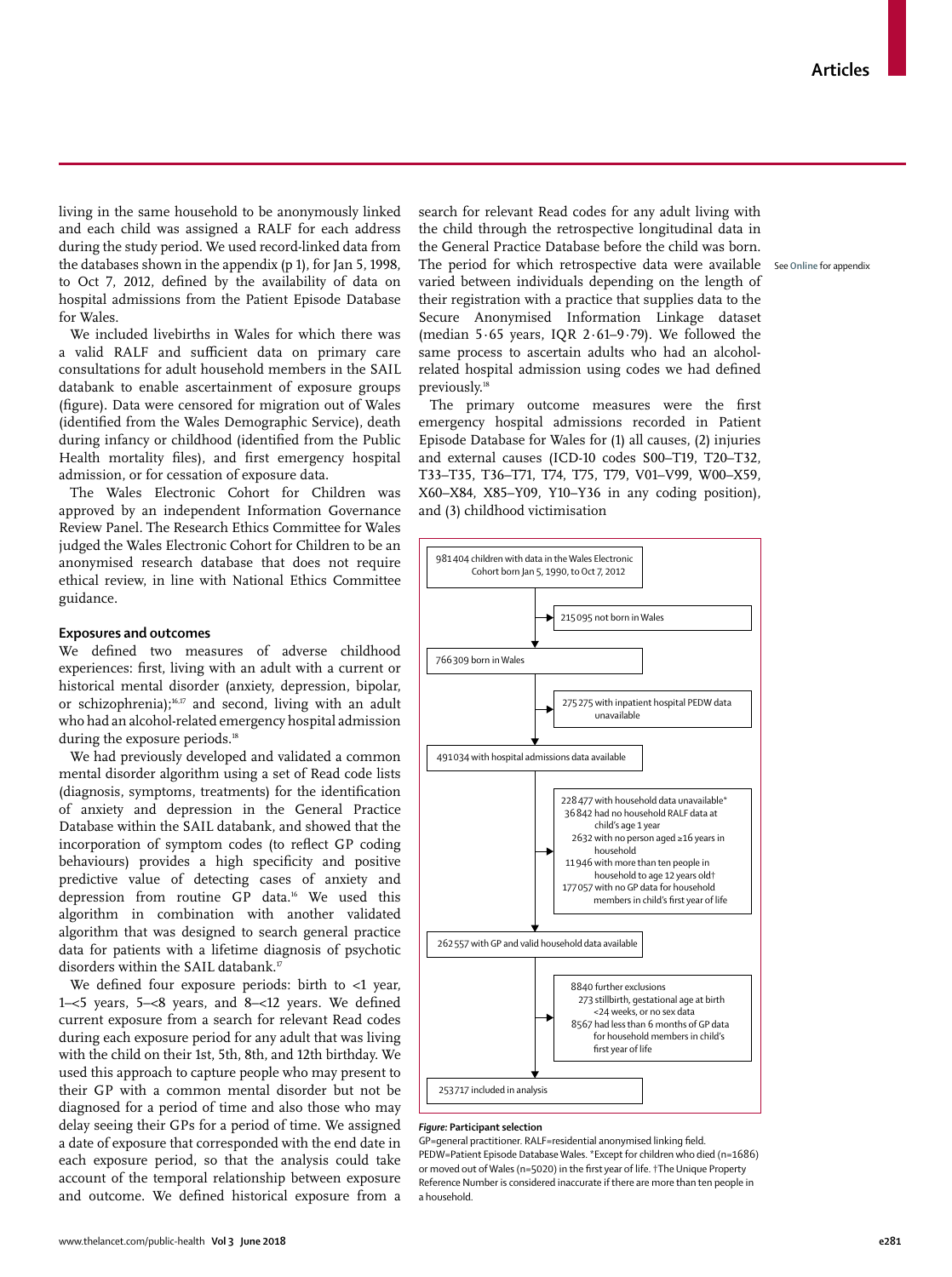|                                                             | Total (n=253 717) | Ever lived with<br>household members<br>with mental health<br>disorder (n=116 177) | Ever lived with<br>household members<br>with alcohol-related<br>hospital admission<br>$(n=9499)$ | Ever had an all-<br>cause emergency<br>hospital admission<br>$(n=128434)$ | Ever had an<br>emergency external<br>cause or injury<br>hospital admission<br>$(n=23345)$ | Ever had a<br>victimisation<br>hospital<br>admission<br>$(n=3198)$ |
|-------------------------------------------------------------|-------------------|------------------------------------------------------------------------------------|--------------------------------------------------------------------------------------------------|---------------------------------------------------------------------------|-------------------------------------------------------------------------------------------|--------------------------------------------------------------------|
| Townsend deprivation quintile at birth or in first 4 months |                   |                                                                                    |                                                                                                  |                                                                           |                                                                                           |                                                                    |
| 1 (least deprived)                                          | 42 019 (16.6%)    | 17649 (15.2%)                                                                      | 885 (9.3%)                                                                                       | 19707 (15.3%)                                                             | 3146 (13.5%)                                                                              | 251 (7.8%)                                                         |
| $\overline{2}$                                              | 44994 (17.7%)     | 19 974 (17-2%)                                                                     | 1154 (12.1%)                                                                                     | 21699 (16.9%)                                                             | 3808 (16.3%)                                                                              | 450 (14-1%)                                                        |
| 3                                                           | 49 403 (19.5%)    | 22091 (19.0%)                                                                      | 1691 (17.8%)                                                                                     | 25 105 (19.5%)                                                            | 4491 (19-2%)                                                                              | 519 (16-2%)                                                        |
| $\overline{4}$                                              | 53368 (21.1%)     | 25 597 (22.0%)                                                                     | 2254 (23.7%)                                                                                     | 27592 (21.5%)                                                             | 5011 (21.5%)                                                                              | 665 (20.8%)                                                        |
| 5 (most deprived)                                           | 63411 (25.0%)     | 30706 (26-4%)                                                                      | 3492 (36.8%)                                                                                     | 34127 (26.6%)                                                             | 6838 (29.3%)                                                                              | 1306 (40.8%)                                                       |
| Missing data                                                | 522 (0.2%)        | 160 (0.1%)                                                                         | 23 (0.2%)                                                                                        | 204 (0.2%)                                                                | $51(0.2\%)$                                                                               | $7(0.2\%)$                                                         |
| Sex                                                         |                   |                                                                                    |                                                                                                  |                                                                           |                                                                                           |                                                                    |
| Male                                                        | 130 421 (51.4%)   | 59724 (51.4%)                                                                      | 4851 (51.1%)                                                                                     | 70380 (54.8%)                                                             | 13256 (56.8%)                                                                             | 1705 (53.3%)                                                       |
| Female                                                      | 123296 (48.6%)    | 56453 (48.6%)                                                                      | 4648 (48.9%)                                                                                     | 58054 (45.2%)                                                             | 10089 (43.2%)                                                                             | 1493 (46.7%)                                                       |
| Breastfeeding at birth or at 6-8 weeks                      |                   |                                                                                    |                                                                                                  |                                                                           |                                                                                           |                                                                    |
| No                                                          | 97730 (38.5%)     | 50562 (43.5%)                                                                      | 4531 (47.7%)                                                                                     | 52491 (40.9%)                                                             | 9813 (42.0%)                                                                              | 1608 (50.3%)                                                       |
| Yes                                                         | 118651 (46.8%)    | 49507 (42.6%)                                                                      | 3177 (33.4%)                                                                                     | 56867 (44.3%)                                                             | 9491 (40.7%)                                                                              | 1098 (34.3%)                                                       |
| Missing data                                                | 37336 (14.7%)     | 16108 (13.9%)                                                                      | 1791 (18.9%)                                                                                     | 19076 (14.9%)                                                             | 4041 (17.3%)                                                                              | 492 (15.4%)                                                        |
| Maternal age at childbirth                                  |                   |                                                                                    |                                                                                                  |                                                                           |                                                                                           |                                                                    |
| <18 years                                                   | 6985 (2.8%)       | 3692 (3.2%)                                                                        | 550 (5.8%)                                                                                       | 4219 (3.3%)                                                               | 1056 (4.5%)                                                                               | 219 (6.8%)                                                         |
| 18-24 years                                                 | 72363 (28.5%)     | 36 155 (31.1%)                                                                     | 3650 (38.4%)                                                                                     | 40483 (31.5%)                                                             | 8211 (35.2%)                                                                              | 1371 (42.9%)                                                       |
| 25-29 years                                                 | 70161 (27.7%)     | 31677 (27.3%)                                                                      | 2291 (24.1%)                                                                                     | 35420 (27.6%)                                                             | 6154 (26.4%)                                                                              | 742 (23.2%)                                                        |
| 30-34 years                                                 | 65455 (25.8%)     | 27946 (24.1%)                                                                      | 1878 (19.8%)                                                                                     | 30737 (23.9%)                                                             | 5056 (21.7%)                                                                              | 527 (16.5%)                                                        |
| ≥35 years                                                   | 38 629 (15-2%)    | 16660 (14.3%)                                                                      | 1125 (11.8%)                                                                                     | 17518 (13.6%)                                                             | 2857 (12.2%)                                                                              | 329 (10.3%)                                                        |
| Missing data                                                | 124 (0%)          | 47 (0%)                                                                            | $5(0.1\%)$                                                                                       | 57 (0%)                                                                   | 11 (0%)                                                                                   | 10 (0.3%)                                                          |
| Gestational age at birth                                    |                   |                                                                                    |                                                                                                  |                                                                           |                                                                                           |                                                                    |
| 24-<28 weeks                                                | 1063 (0.4%)       | 311 (0.3%)                                                                         | 35 (0.4%)                                                                                        | 547 (0.4%)                                                                | 57 (0.2%)                                                                                 | 24 (0.8%)                                                          |
| 28-<33 weeks                                                | 3347 (1.3%)       | 1600 (1.4%)                                                                        | 149 (1.6%)                                                                                       | 2162 (1.7%)                                                               | 349 (1.5%)                                                                                | 92 (2.9%)                                                          |
| 33-<37 weeks                                                | 14362 (5.7%)      | 6965 (6.0%)                                                                        | 620 (6.5%)                                                                                       | 8643 (6.7%)                                                               | 1391 (6.0%)                                                                               | 328 (10.3%)                                                        |
| 37-43 weeks                                                 | 226718 (89-4%)    | 103286 (88.9%)                                                                     | 8272 (87.1%)                                                                                     | 112 844 (87.9%)                                                           | 20 672 (88.6%)                                                                            | 2664 (83.3%)                                                       |
| Missing data                                                | 8227 (3.2%)       | 4015 (3.5%)                                                                        | 423 (4.5%)                                                                                       | 4238 (3.3%)                                                               | 876 (3.8%)                                                                                | 90 (2.8%)                                                          |
| Small for gestational age (<10th centile)                   |                   |                                                                                    |                                                                                                  |                                                                           |                                                                                           |                                                                    |
| No                                                          | 220130 (86.8%)    | 100192 (86.2%)                                                                     | 7847 (82.6%)                                                                                     | 110648 (86.2%)                                                            | 20049 (85.9%)                                                                             | 2552 (79.8%)                                                       |
| Yes                                                         | 23861 (9.4%)      | 11295 (9.7%)                                                                       | 1175 (12.4%)                                                                                     | 12 8 31 (10 0%)                                                           | 2307 (9.9%)                                                                               | 531 (16.6%)                                                        |
| Missing data                                                | 9726 (3.8%)       | 4690 (4.0%)                                                                        | 477 (5.0%)                                                                                       | 4955 (3.9%)                                                               | 989 (4.2%)                                                                                | 115(3.6%)                                                          |
| Parity                                                      |                   |                                                                                    |                                                                                                  |                                                                           |                                                                                           |                                                                    |
| $\mathbf 0$                                                 | 112069 (44.2%)    | 49 512 (42.6%)                                                                     | 3537 (37.2%)                                                                                     | 58 418 (45.5%)                                                            | 9860 (42.2%)                                                                              | 1335 (41.7%)                                                       |
| $\geq 1$                                                    | 141167 (55.6%)    | 66464 (57.2%)                                                                      | 5947 (62.6%)                                                                                     | 69794 (54.3%)                                                             | 13449 (57.6%)                                                                             | 1842 (57.6%)                                                       |
| Missing data                                                | 481 (0.2%)        | 201 (0.2%)                                                                         | 15 (0.2%)                                                                                        | 222 (0.2%)                                                                | 36 (0.2%)                                                                                 | 21 (0.7%)                                                          |
| Multiple births (eg, twins)                                 |                   |                                                                                    |                                                                                                  |                                                                           |                                                                                           |                                                                    |
| No or missing data                                          | 246 225 (97.0%)   | 112 631 (96.9%)                                                                    | 9270 (97.6%)                                                                                     | 124576 (97.0%)                                                            | 22709 (97.3%)                                                                             | 3110 (97-2%)                                                       |
| Yes                                                         | 7492 (3.0%)       | 3546 (3-1%)                                                                        | 229 (2.4%)                                                                                       | 3858 (3.0%)                                                               | 636 (2.7%)                                                                                | 88(2.8%)                                                           |
| Birthweight                                                 |                   |                                                                                    |                                                                                                  |                                                                           |                                                                                           |                                                                    |
| Low (<2500 q)                                               | 17034 (6.7%)      | 8019 (6.9%)                                                                        | 826 (8.7%)                                                                                       | 10090 (7.9%)                                                              | 1617 (6.9%)                                                                               | 477 (15.0%)                                                        |
| Normal (2500-3999 q)                                        | 198459 (78.2%)    | 90707 (78.1%)                                                                      | 7377 (77.7%)                                                                                     | 99 801 (77.7%)                                                            | 18109(77.6%)                                                                              | 2376 (74.3%)                                                       |
| High (≥4000 g)                                              | 28498 (11.2%)     | 12761 (11.0%)                                                                      | 819 (8.6%)                                                                                       | 13588 (10.6%)                                                             | 2630 (11.3%)                                                                              | 230 (7.2%)                                                         |
| Missing data                                                | 9726 (3.8%)       | 4690 (4.0%)                                                                        | 477 (5.0%)                                                                                       | 4955 (3.9%)                                                               | 989 (4.2%)                                                                                | 115(3.6%)                                                          |
| Congenital anomalies*                                       |                   |                                                                                    |                                                                                                  |                                                                           |                                                                                           |                                                                    |
| None                                                        | 242 431 (95.6%)   | 110698 (95.3%)                                                                     |                                                                                                  | 120 621 (93.9%)                                                           | 22088 (94.6%)                                                                             | 2902 (90.7%)                                                       |
|                                                             |                   |                                                                                    | 9035 (95-1%)                                                                                     |                                                                           | 190 (0.8%)                                                                                |                                                                    |
| Minor<br>Major                                              | 1713 (0.7%)       | 874 (0.8%)                                                                         | 71 (0.7%)                                                                                        | 1304 (1.0%)                                                               |                                                                                           | 38 (1.2%)                                                          |
|                                                             | 9573 (3.8%)       | 4605 (4.0%)                                                                        | 393 (4.1%)                                                                                       | 6509 (5.1%)                                                               | 1067 (4.6%)                                                                               | 258 (8.1%)                                                         |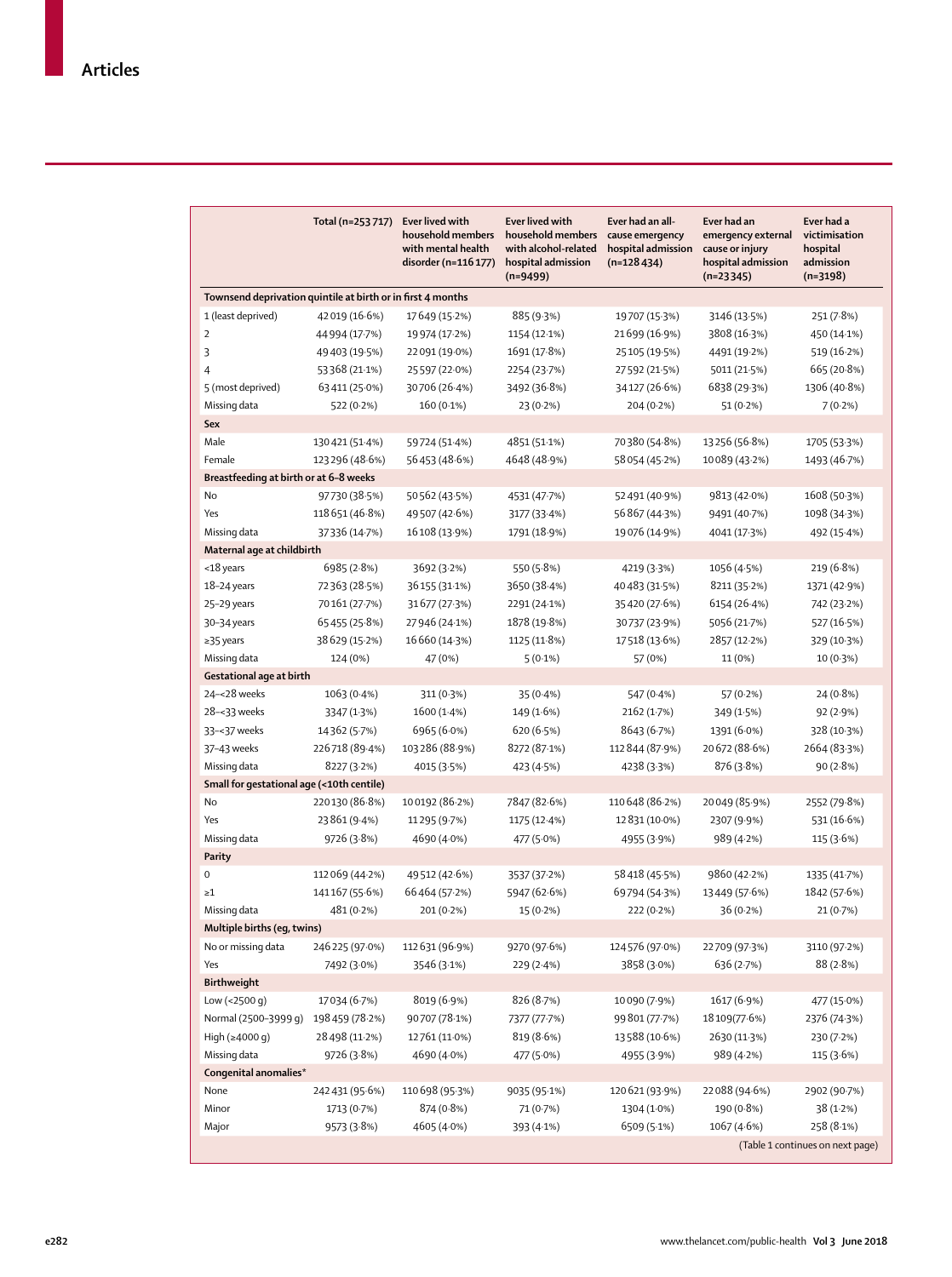|                                                                                            | Total (n=253 717) | Ever lived with<br>household members<br>with mental health<br>disorder (n=116 177) | <b>Ever lived with</b><br>household members<br>with alcohol-related<br>hospital admission<br>$(n=9499)$ | Ever had an all-<br>cause emergency<br>hospital admission<br>$(n=128434)$ | Ever had an<br>emergency external<br>cause or injury<br>hospital admission<br>$(n=23345)$ | Ever had a<br>victimisation<br>hospital<br>admission<br>$(n=3198)$ |
|--------------------------------------------------------------------------------------------|-------------------|------------------------------------------------------------------------------------|---------------------------------------------------------------------------------------------------------|---------------------------------------------------------------------------|-------------------------------------------------------------------------------------------|--------------------------------------------------------------------|
| (Continued from previous page)                                                             |                   |                                                                                    |                                                                                                         |                                                                           |                                                                                           |                                                                    |
| Maternal smoking at booking in for birth                                                   |                   |                                                                                    |                                                                                                         |                                                                           |                                                                                           |                                                                    |
| <b>No</b>                                                                                  | 67184 (26.5%)     | 24800 (21.3%)                                                                      | 1653 (17.4%)                                                                                            | 31908 (24.8%)                                                             | 5406 (23.2%)                                                                              | 568 (17.8%)                                                        |
| Yes                                                                                        | 19991 (7.9%)      | 8733(7.5%)                                                                         | 1272 (13.4%)                                                                                            | 10659 (8.3%)                                                              | 2155 (9.2%)                                                                               | 438 (13.7%)                                                        |
| Missing data                                                                               | 166 542 (65.6%)   | 82 644 (71.1%)                                                                     | 6574 (69.2%)                                                                                            | 85867 (66.9%)                                                             | 15784 (67.6%)                                                                             | 2192 (68.5%)                                                       |
| Data are n (%). *As classified by the European Congenital Anomalies Registries.            |                   |                                                                                    |                                                                                                         |                                                                           |                                                                                           |                                                                    |
| Table 1: Sociodemographic and perinatal characteristics in each exposure and outcome group |                   |                                                                                    |                                                                                                         |                                                                           |                                                                                           |                                                                    |

# **Statistical analysis**

We used Cox regression with discrete time-varying exposure covariates (0 until first exposure, 1 thereafter) to model time to the first all-cause emergency hospital admission in the first 14·7 years of life. We estimated hazard ratios (HRs) with 95% confidence intervals (CI) for each exposure, adjusted for confounding variables. We tested the inclusion of two-way interaction terms between both exposures, and between each exposure and maternal age, small-area deprivation, single adult household, and timing of exposure, using likelihood ratio tests. None of these interactions, with the exception of the interaction between household mental health and timing of exposure, improved the fit of the model to the data.

We repeated the analyses to estimate HRs for emergency hospital admission because of injuries and external causes and childhood victimisation, adjusted for maternal and perinatal characteristics. We also repeated these analyses using the Andersen-Gill model to explore the effect of including all emergency admissions for each child during the follow-up period.

We constructed a Direct Acyclic Graph<sup>24</sup> to inform our choice of variables to include in the analysis (appendix p 2). We adjusted for small-area deprivation (based on Townsend score,<sup>25</sup> calculated with data from the 2001 census), young maternal age (<18 years), and living in a single adult household because they are potential confounders. Perinatal factors (maternal smoking during pregnancy, gestational age, and breastfeeding at birth or 6–8 weeks [when the NHS collects such data]) could be confounders or be considered to be on the causal pathway. As we were interested in the effects of the exposures that were not mediated through these factors, we adjusted for these in the model.

Data were missing for breastfeeding for 14·7% of records and for maternal smoking for 65·6% of records in the dataset, due to organisational and administrative differences in data collation between hospitals in Wales, suggesting that these data can be reasonably assumed to be missing at random. The subset for which data were available was large enough to fit an imputation model for these covariates with sufficient precision. The proportion of missing data for all other variables was less than 5%. We used multiple imputation with chained equations<sup>26</sup> to account for missing data under the missing at random assumption. The imputation model included all covariates, an event indicator, and the cumulative baseline hazard as described by White and Royston.<sup>27</sup> Results from the Cox regression models using complete cases and the imputed dataset were consistent (appendix p 4). We have therefore presented results from the multiply imputed datasets.

We used Stata IC (version 13) for statistical analyses.

# **Role of the funding source**

The funders had no role in designing the study, data collection, analysis, or interpretation, or in writing the report. MAB's role in the design, analysis, and writing was independent of the funding from Public Health Wales. The corresponding author had full access to all the data in the study and final responsibility for the decision to submit for publication.

# **Results**

253717 eligible children born in Wales between 1998 and 2012, listed in the Wales Electronic Cohort for Children were included (figure 1). The total length of follow-up was 1015 614 child-years (median 2.48 years; IQR 0·75–6·46). Sociodemographic characteristics of the cohort are consistent with national population statistics for these variables (table 1, appendix p 3). Exposure to household mental disorders, exposure to alcohol-related hospital admissions, and emergency hospital admission were higher in more deprived areas (table 1). Overall, 6985 (2·8%) of children were born to a mother younger than age 18 years and 54 046 (21·9%) of infants lived in a single adult household (table 1). By age 11 years, 15 636 (43·7%) children had lived in a single adult household at some point.

In our cohort,  $72980$  (29 $\cdot$ 5%) infants (age <1 year) lived in a household in which an adult had a mental disorder and 1635 (0·7%) lived in a household with an adult who had had an alcohol-related hospital admission (table 2). These percentages increased with longer duration of follow-up, such that by age 11 years,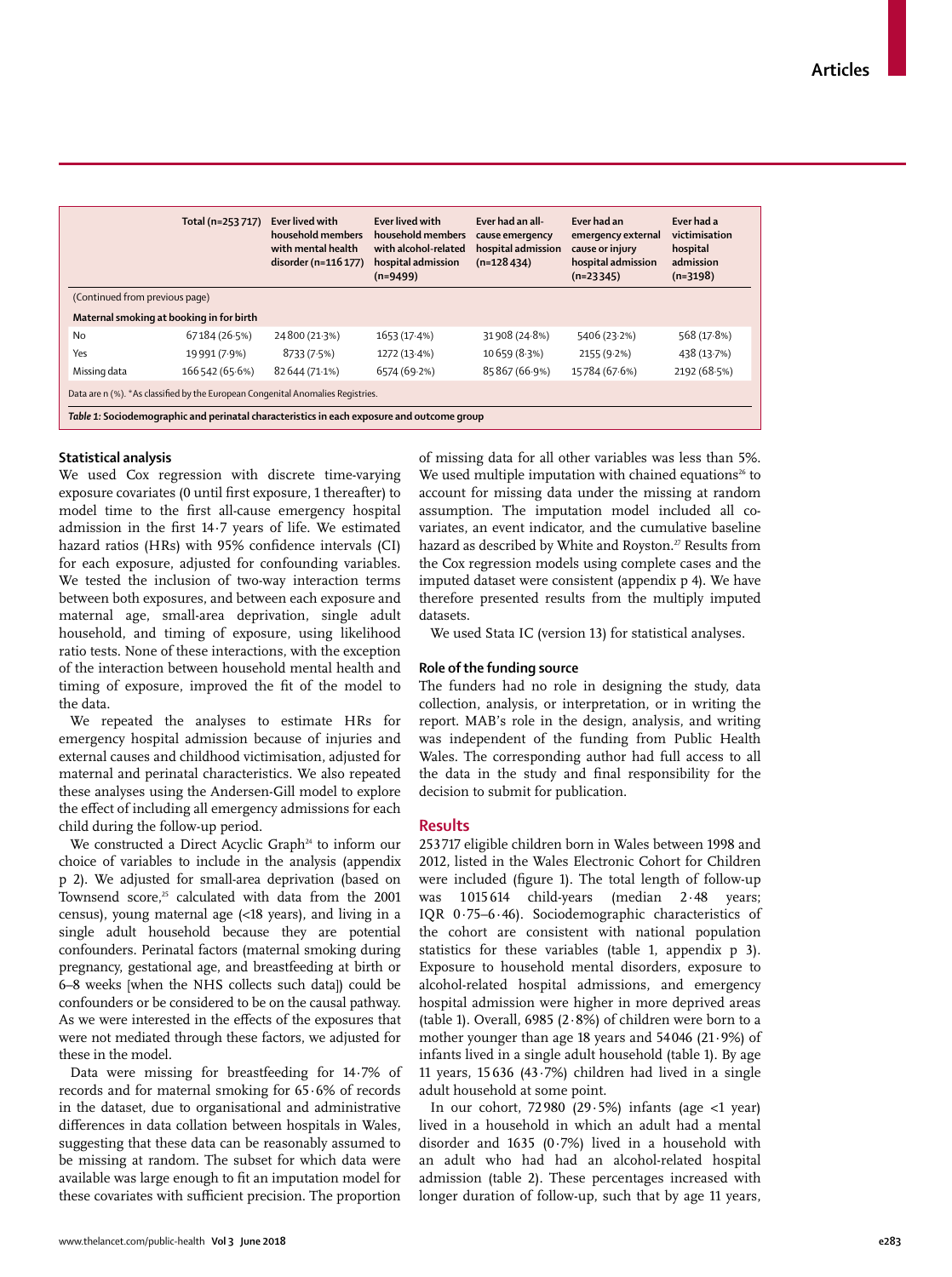|                                                                                                          | Born 1998-2012,<br>exposure<br>measured up to<br>age 1 year<br>$(n=247011)$ | Born 1998-2008,<br>exposure<br>measured up to<br>age 4 years<br>$(n=157151)$ | <b>Born</b><br>1998-2005,<br>exposure<br>measured up to<br>7 years<br>$(n=97878)$ | <b>Born</b><br>1998-2001,<br>exposure<br>measured up to<br>age 11 years<br>$(n=35744)$ |
|----------------------------------------------------------------------------------------------------------|-----------------------------------------------------------------------------|------------------------------------------------------------------------------|-----------------------------------------------------------------------------------|----------------------------------------------------------------------------------------|
| Any household member<br>has ever had a common<br>mental disorder or<br>psychosis diagnosis in GP<br>data | 72980 (29.5%)                                                               | 65766 (41.8%)                                                                | 47150 (48.2%)                                                                     | 19707 (55.1%)                                                                          |
| Any household member<br>has ever had an<br>alcohol-related hospital<br>admission                         | 1635 (0.7%)                                                                 | 4123(2.6%)                                                                   | 3906 (4.0%)                                                                       | 2163(6.1%)                                                                             |
| Ever lived in a single adult<br>household (≥16 years old)                                                | 54046 (21.9%)                                                               | 51370 (32.7%)                                                                | 38088 (38.9%)                                                                     | 15 636 (43.7%)                                                                         |
| Data are n (%).                                                                                          |                                                                             |                                                                              |                                                                                   |                                                                                        |

*Table 2:* **Prevalence of mental disorders and alcohol-related hospital admissions in adult household members and single adult households by child's age**

|                                                                                                                                                    | <b>All causes</b> | External causes or<br>injuries | Victimisation* |  |  |
|----------------------------------------------------------------------------------------------------------------------------------------------------|-------------------|--------------------------------|----------------|--|--|
| Born 1998-2012 (age 0-<1 year)                                                                                                                     |                   |                                |                |  |  |
| Total children in age group                                                                                                                        | 253717            | 253717                         | 253717         |  |  |
| Number with first emergency admission (%)                                                                                                          | 68758 (27.10%)    | 3354 (1.32%)                   | 1827 (0.72%)   |  |  |
| Total person-years in age group                                                                                                                    | 205350            | 248449                         | 248634         |  |  |
| Incidence (per 100 person-years at risk)                                                                                                           | 33.48             | 1.35                           | 0.73           |  |  |
| Born 1998-2011 (age 1-<5 years)                                                                                                                    |                   |                                |                |  |  |
| Total children in age group                                                                                                                        | 178520            | 243257                         | 244866         |  |  |
| Number with first emergency admission (%)                                                                                                          | 49251 (27.59%)    | 13522 (5.56%)                  | 948 (0.39%)    |  |  |
| Total person-years in age group                                                                                                                    | 178520            | 243257                         | 244866         |  |  |
| Incidence (per 100 person-years at risk)                                                                                                           | 10.26             | 1.74                           | 0.12           |  |  |
| Born 1998-2008 (age 5-<8 years)                                                                                                                    |                   |                                |                |  |  |
| Total children in age group                                                                                                                        | 80722             | 145300                         | 155635         |  |  |
| Number with first emergency admission (%)                                                                                                          | 6671 (8.26%)      | 3928 (2.70%)                   | 248 (0.16%)    |  |  |
| Total person-years in age group                                                                                                                    | 80722             | 145300                         | 155635         |  |  |
| Incidence (per 100 person-years at risk)                                                                                                           | 3.50              | $1-12$                         | 0.06           |  |  |
| Born 1998-2005 (age 8-<12 years)                                                                                                                   |                   |                                |                |  |  |
| Total children in age group                                                                                                                        | 45831             | 86834                          | 95717          |  |  |
| Number with first emergency admission (%)                                                                                                          | 3221 (7.03%)      | 2116 (2.44%)                   | 131 (0.14%)    |  |  |
| Total person-years in age group                                                                                                                    | 45831             | 86834                          | 95717          |  |  |
| Incidence (per 100 person-years at risk)                                                                                                           | $2-70$            | 0.91                           | 0.05           |  |  |
| Born 1998-2001 (age 12-<15 years)                                                                                                                  |                   |                                |                |  |  |
| Total children in age group                                                                                                                        | 14988             | 30176                          | 34393          |  |  |
| Number with first emergency admission (%)                                                                                                          | 533 (3.56%)       | 425 (1.41%)                    | 44 (0.13%)     |  |  |
| Total person-years in age group                                                                                                                    | 14988             | 30176                          | 34393          |  |  |
| Incidence (per 100 person-years at risk)                                                                                                           | 2.59              | $1-03$                         | 0.09           |  |  |
| *Also includes non-emergency admissions for this cause.<br>Table 3: Number and incidence of first emergency hospital admission by child age groups |                   |                                |                |  |  |

19 707 (55·1%) of children had, at some point in their life, lived with an adult who had a mental health diagnosis and 2163 (6·1%) had lived with an adult who had an alcohol-related hospital admission (table 2). A majority of children who were exposed to household mental disorders had lived with an adult who had common mental disorder only (n=114 157, 46·2%); 3139 children (1·2%) had lived with an adult with a psychotic disorder. The incidence of the first emergency hospital admission was highest before age 1 year (33·5 per 100 person-years at risk; table 3).

In multivariable analysis, living with an adult household member coded with a mental health disorder was associated with an increased risk of emergency hospital admission, compared with those who had not for all causes (HR  $1.17$ , 95% CI  $1.16-1.19$ ), for injuries and external causes  $(1.14, 1.11-1.18)$ , and for victimisation (1 $\cdot$  55, 1 $\cdot$  44-1 $\cdot$  67; table 4). These HRs had similar magnitude and direction of effect in univariable analysis (table 4). The magnitude of this increased risk was higher for mothers who had a history of mental disorder before the birth of the baby (HR 1·20, 95% CI  $1.18-1.22$ ) or during the first year of life  $(1.15, 1.15)$ 1·13–1·17), compared with mothers who had a mental disorder in later years (appendix p 5). Living with an adult who had a psychotic disorder was associated with an increased risk of emergency admissions for victimisation but not for all causes or injuries or external causes (appendix p 6).

Compared to those not exposed, children with a household member who had an alcohol-related hospital admission had a higher risk of emergency admissions for injuries and external causes (HR 1·13, 95% CI 1·01–1·26), and victimisation (1·39, 1·00–1·94) in the multivariable model. Although there was an increased risk for all cause of emergency admissions in univariable analysis, this was not statistically significant in the multivariable model. These effects did not vary with the timing of this exposure (appendix p 5). We repeated this analysis using the Andersen-Gill model and obtained nearly identical HRs, probably because most emergency admissions occur during the first year of life (data not shown).

Greater social deprivation, maternal age younger than 18 years, and living in a single adult household had a residual increased risk of emergency hospital admissions for all causes and injuries and external causes (table 4). Emergency admissions because of victimisation were associated with greater social deprivation and maternal age younger than 18 years (table 4). Table 5 shows how the risk of emergency hospital admissions increases with linear combinations of each exposure, measures of deprivation, and family structure. For example, compared with children who lived in the least deprived quintile who were not exposed to household mental health or alcohol misuse, children who were born to young mothers who smoked during pregnancy and lived in an area with the highest level of deprivation had an increased risk of all cause emergency hospital admission (HR 1·40 95% CI 1·35, 1·46, table 5). This risk was even higher if they also lived with an adult with a mental disorder (table 5).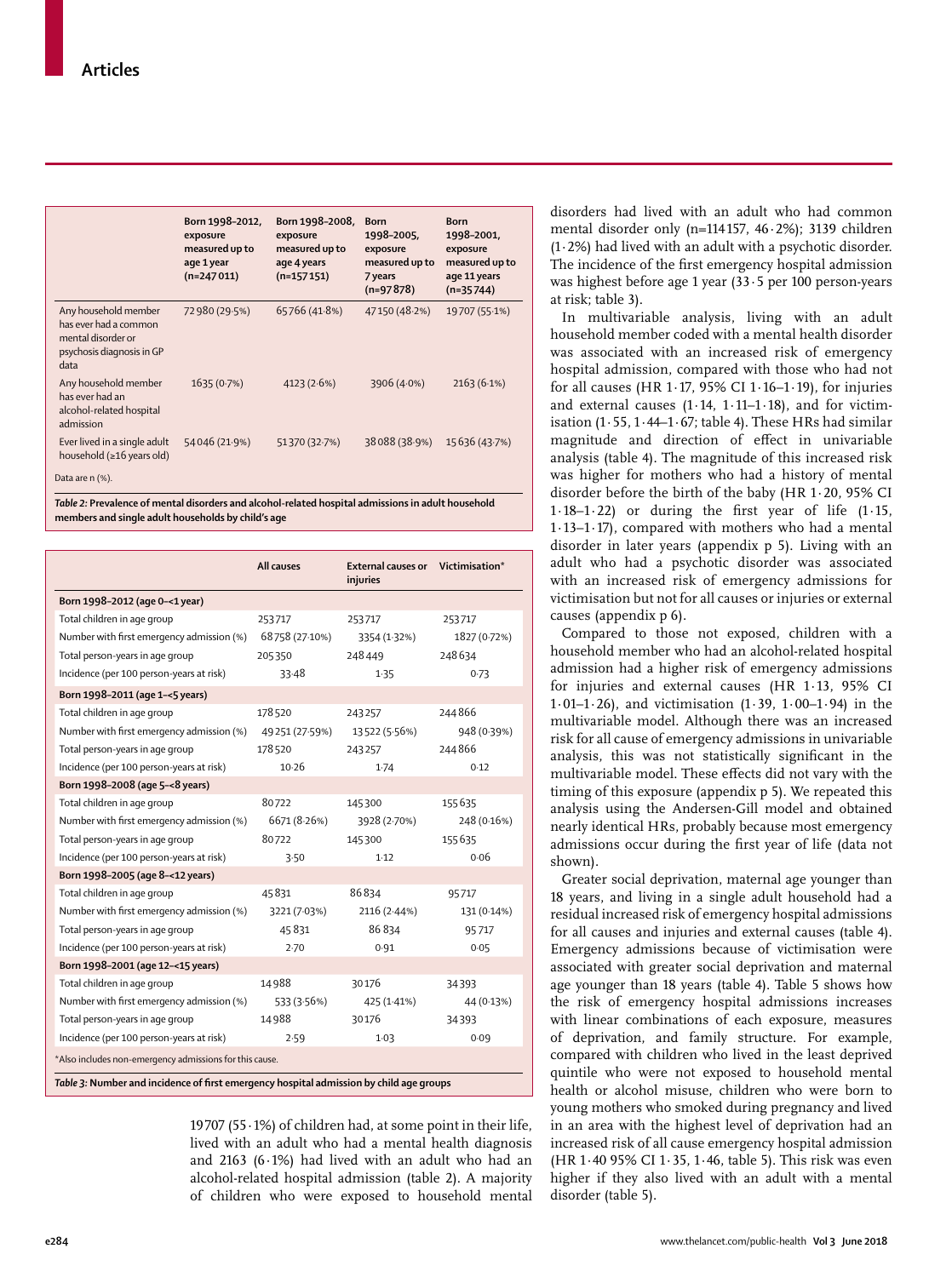|                                                                                           | First all-cause emergency hospital admission<br>First injury or external cause emergency<br>hospital admission |                                              |                            | First child victimisation hospital admission |                            |                                              |
|-------------------------------------------------------------------------------------------|----------------------------------------------------------------------------------------------------------------|----------------------------------------------|----------------------------|----------------------------------------------|----------------------------|----------------------------------------------|
|                                                                                           | Univariable HR<br>(95% CI)                                                                                     | Multivariable HR<br>$(95\%$ CI) <sup>*</sup> | Univariable HR<br>(95% CI) | Multivariable HR<br>$(95\%$ CI) <sup>*</sup> | Univariable HR<br>(95% CI) | Multivariable HR<br>$(95\%$ CI) <sup>*</sup> |
| Household member ever had a common mental disorder or psychosis GP codet                  |                                                                                                                |                                              |                            |                                              |                            |                                              |
| No                                                                                        | $1.00$ (ref)                                                                                                   | $1.00$ (ref)                                 | $1.00$ (ref)               | $1.00$ (ref)                                 | $1.00$ (ref)               | $1.00$ (ref)                                 |
| Yes                                                                                       | $1.20(1.19-1.22)$                                                                                              | $1.17(1.16-1.19)$                            | $1.18(1.15 - 1.22)$        | $1.14(1.11-1.18)$                            | $1.73(1.61-1.86)$          | $1.55(1.44 - 1.67)$                          |
| Ever any household member with an alcohol-related hospital admissiont                     |                                                                                                                |                                              |                            |                                              |                            |                                              |
| No                                                                                        | $1.00$ (ref)                                                                                                   | $1.00$ (ref)                                 | $1.00$ (ref)               | $1.00$ (ref)                                 | $1.00$ (ref)               | $1.00$ (ref)                                 |
| Yes                                                                                       | $1.10(1.02 - 1.19)$                                                                                            | $1.01(0.93 - 1.09)$                          | $1.26(1.13-1.39)$          | $1.13(1.01 - 1.26)$                          | $2.05(1.49-2.82)$          | $1.39(1.00-1.94)$                            |
| Ever in a single parent household†                                                        |                                                                                                                |                                              |                            |                                              |                            |                                              |
| No                                                                                        | $1.00$ (ref)                                                                                                   | $1.00$ (ref)                                 | $1.00$ (ref)               | $1.00$ (ref)                                 | $1.00$ (ref)               | $1.00$ (ref)                                 |
| Yes                                                                                       | $1.07(1.06 - 1.08)$                                                                                            | $1.02(1.01 - 1.04)$                          | $1.14(1.10-1.17)$          | $1.05(1.02 - 1.08)$                          | $1.27(1.18-1.37)$          | $1.08(0.99 - 1.17)$                          |
| Townsend deprivation quintile at birth or first 4 months                                  |                                                                                                                |                                              |                            |                                              |                            |                                              |
| 1 (least deprived)                                                                        | $1.00$ (ref)                                                                                                   | $1.00$ (ref)                                 | $1.00$ (ref)               | $1.00$ (ref)                                 | $1.00$ (ref)               | $1.00$ (ref)                                 |
| $\sqrt{2}$                                                                                | $1.04(1.02 - 1.06)$                                                                                            | $1.01(0.99 - 1.03)$                          | $1.15(1.09 - 1.20)$        | $1.09(1.03 - 1.14)$                          | $1.68(1.44 - 1.96)$        | $1.47(1.25-1.72)$                            |
| 3                                                                                         | $1.13(1.11 - 1.15)$                                                                                            | $1.06(1.04-1.09)$                            | $1.24(1.19-1.30)$          | $1.12(1.07 - 1.17)$                          | $1.77(1.52 - 2.06)$        | $1.34(1.14 - 1.56)$                          |
| 4                                                                                         | $1.17(1.15-1.19)$                                                                                              | $1.07(1.05 - 1.09)$                          | $1.30(1.24 - 1.36)$        | $1.13(1.08-1.18)$                            | $2.11(1.82 - 2.44)$        | $1.40(1.21 - 1.63)$                          |
| 5 (most deprived)                                                                         | $1.26(1.23 - 1.28)$                                                                                            | $1.11(1.09-1.13)$                            | $1.51(1.45 - 1.58)$        | $1.22(1.16-1.28)$                            | $3.50(3.06 - 4.00)$        | $1.94(1.68-2.25)$                            |
| Sex                                                                                       |                                                                                                                |                                              |                            |                                              |                            |                                              |
| Male                                                                                      | $1.00$ (ref)                                                                                                   | $1.00$ (ref)                                 | $1.00$ (ref)               | $1.00$ (ref)                                 | $1.00$ (ref)               | $1.00$ (ref)                                 |
| Female                                                                                    |                                                                                                                | $0.83(0.82 - 0.83)$                          | $0.80(0.78 - 0.82)$        | $0.80(0.78 - 0.83)$                          | $0.93(0.86 - 0.99)$        | $0.95(0.88 - 1.02)$                          |
|                                                                                           | $0.82(0.81 - 0.83)$                                                                                            |                                              |                            |                                              |                            |                                              |
| Maternal age at childbirth                                                                |                                                                                                                |                                              |                            |                                              |                            |                                              |
| <18 years                                                                                 | $1.29(1.25-1.33)$                                                                                              | $1.19(1.15 - 1.23)$                          | $1.67(1.57-1.78)$          | $1.70(1.58-1.82)$                            | $2.88(2.48-3.35)$          | $2.30(1.95 - 2.71)$                          |
| 18-24 years                                                                               | $1.17(1.16-1.19)$                                                                                              | $1.13(1.11 - 1.14)$                          | $1.32(1.28-1.36)$          | $1.28(1.24 - 1.33)$                          | $1.80(1.64 - 1.97)$        | $1.51(1.37 - 1.65)$                          |
| 25-29 years                                                                               | $1.00$ (ref)                                                                                                   | $1.00$ (ref)                                 | $1.00$ (ref)               | $1.00$ (ref)                                 | $1.00$ (ref)               | $1.00$ (ref)                                 |
| 30-34 years                                                                               | $0.89(0.88 - 0.90)$                                                                                            | $0.92(0.90 - 0.93)$                          | $0.86(0.83 - 0.89)$        | $0.88(0.85 - 0.91)$                          | $0.75(0.67 - 0.84)$        | $0.86(0.77 - 0.97)$                          |
| ≥35 years                                                                                 | $0.86(0.85 - 0.88)$                                                                                            | $0.89(0.87 - 0.91)$                          | $0.86(0.82 - 0.90)$        | $0.87(0.83 - 0.92)$                          | $0.82(0.72 - 0.93)$        | $0.96(0.84 - 1.10)$                          |
| Gestational age at birth                                                                  |                                                                                                                |                                              |                            |                                              |                            |                                              |
| 24-<28 weeks (extremely preterm)                                                          | $2.73(2.51-2.97)$                                                                                              | $2.50(2.30-2.72)$                            | $1.00(0.77 - 1.30)$        | $0.95(0.73 - 1.23)$                          | $2.70(1.81 - 4.04)$        | $2.25(1.49-3.38)$                            |
| 28-<3 weeks (very preterm)                                                                | $1.80(1.73 - 1.88)$                                                                                            | $1.72(1.65 - 1.80)$                          | $1.21(1.09-1.35)$          | $1.16(1.04-1.30)$                            | $2.45(1.99-3.01)$          | $2.13(1.72 - 2.63)$                          |
| 33-<37 weeks (moderately preterm)                                                         | $1.42(1.39-1.45)$                                                                                              | $1.39(1.36 - 1.42)$                          | $1.07(1.01 - 1.13)$        | $1.05(0.99 - 1.11)$                          | $1.96(1.75 - 2.20)$        | $1.83(1.62 - 2.06)$                          |
| ≥37 weeks (term)                                                                          | $1.00$ (ref)                                                                                                   | $1.00$ (ref)                                 | $1.00$ (ref)               | $1.00$ (ref)                                 | $1.00$ (ref)               | $1.00$ (ref)                                 |
| Small for gestational age (<10th centile for gestation and sex-specific birthweight)      |                                                                                                                |                                              |                            |                                              |                            |                                              |
| <b>No</b>                                                                                 | $1.00$ (ref)                                                                                                   | $1.00$ (ref)                                 | $1.00$ (ref)               | $1.00$ (ref)                                 | $1.00$ (ref)               | $1.00$ (ref)                                 |
| Yes                                                                                       | $1.13(1.11 - 1.15)$                                                                                            | $1.07(1.05 - 1.09)$                          | $1.07(1.03 - 1.12)$        | $1.01(0.97-1.06)$                            | $1.95(1.78-2.14)$          | $1.54(1.39 - 1.69)$                          |
| Breastfeeding at birth or 6-8 weeks                                                       |                                                                                                                |                                              |                            |                                              |                            |                                              |
| No                                                                                        | $1.00$ (ref)                                                                                                   | $1.00$ (ref)                                 | $1.00$ (ref)               | $1.00$ (ref)                                 | $1.00$ (ref)               | $1.00$ (ref)                                 |
| Yes                                                                                       | $0.87(0.86 - 0.88)$                                                                                            | $0.94(0.93 - 0.95)$                          | $0.83(0.81 - 0.86)$        | $0.96(0.93 - 0.99)$                          | $0.59(0.54 - 0.63)$        | $0.89(0.81 - 0.97)$                          |
| Parity                                                                                    |                                                                                                                |                                              |                            |                                              |                            |                                              |
| 0                                                                                         | $1.00$ (ref)                                                                                                   | $1.00$ (ref)                                 | $1.00$ (ref)               | $1.00$ (ref)                                 | $1.00$ (ref)               | $1.00$ (ref)                                 |
| $\geq 1$                                                                                  | $0.91(0.90 - 0.92)$                                                                                            | $0.96(0.95 - 0.97)$                          | $1.06(1.04 - 1.09)$        | $1.18(1.15 - 1.21)$                          | $1.08(1.01 - 1.16)$        | $1.27(1.17-1.37)$                            |
| Multiple births (eg, twins)                                                               |                                                                                                                |                                              |                            |                                              |                            |                                              |
| No or no answer                                                                           | $1.00$ (ref)                                                                                                   | $1.00$ (ref)                                 | $1.00$ (ref)               | $1.00$ (ref)                                 | $1.00$ (ref)               | $1.00$ (ref)                                 |
| Yes                                                                                       | $1.07(1.04 - 1.10)$                                                                                            | $0.90(0.87 - 0.93)$                          | $0.93(0.86 - 1.01)$        | $0.98(0.90 - 1.06)$                          | $0.94(0.76 - 1.16)$        | $0.73(0.58 - 0.91)$                          |
| <b>Congenital anomalies</b>                                                               |                                                                                                                |                                              |                            |                                              |                            |                                              |
| None                                                                                      | $1.00$ (ref)                                                                                                   | $1.00$ (ref)                                 | $1.00$ (ref)               | $1.00$ (ref)                                 | $1.00$ (ref)               | $1.00$ (ref)                                 |
| Major or minor                                                                            | $1.90(1.86-1.94)$                                                                                              | $1.81(1.77 - 1.85)$                          | $1.20(1.14 - 1.28)$        | $1.18(1.11 - 1.25)$                          | $2.19(1.94 - 2.46)$        | $1.93(1.71 - 2.19)$                          |
| Maternal cigarette smoking at booking in                                                  |                                                                                                                |                                              |                            |                                              |                            |                                              |
| No                                                                                        | $1.00$ (ref)                                                                                                   | $1.00$ (ref)                                 | $1.00$ (ref)               | $1.00$ (ref)                                 | $1.00$ (ref)               | $1.00$ (ref)                                 |
| Yes                                                                                       | $1.18(1.16 - 1.19)$                                                                                            | $1.06(1.03-1.08)$                            | $1.32(1.27 - 1.36)$        | $1.13(1.09 - 1.17)$                          | $3.08(2.61-3.64)$          | $2.17(1.78-2.65)$                            |
| *Adjusted for all variables in the table. †For children aged 0-12 years. HR=hazard ratio. |                                                                                                                |                                              |                            |                                              |                            |                                              |
|                                                                                           | Table 4: Regression results from Cox models for time to first emergency hospital admission                     |                                              |                            |                                              |                            |                                              |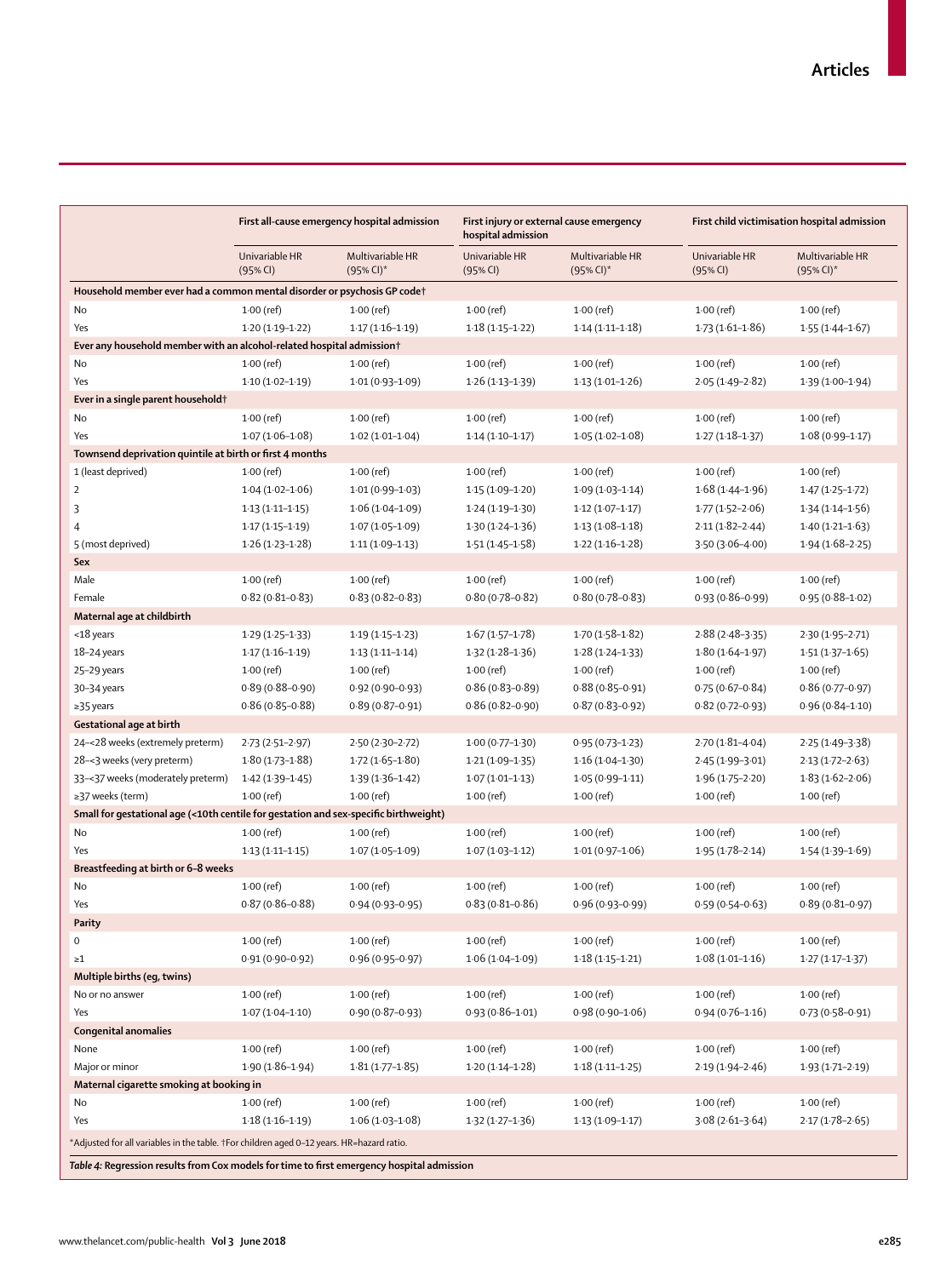|                                                                                                                                                                                                                                                                                                                                                            | First all-cause emergency<br>hospital admission | First injury or external<br>cause emergency hospital<br>admission | First child victimisation<br>hospital admission |  |  |  |
|------------------------------------------------------------------------------------------------------------------------------------------------------------------------------------------------------------------------------------------------------------------------------------------------------------------------------------------------------------|-------------------------------------------------|-------------------------------------------------------------------|-------------------------------------------------|--|--|--|
| Most deprived quintile at birth or first 4 months AND maternal age<br>at childbirth <18 years                                                                                                                                                                                                                                                              | $1.32(1.28-1.38)$                               | $2.07(1.91 - 2.24)$                                               | $4.47(3.60 - 5.55)$                             |  |  |  |
| Most deprived quintile at birth or first 4 months AND maternal age at<br>childbirth <18 years AND maternal smoking at booking in for birth                                                                                                                                                                                                                 | $1.40(1.35-1.46)$                               | $2.34(2.16-2.54)$                                                 | $9.70(7.68 - 12.26)$                            |  |  |  |
| Most deprived quintile at birth or first 4 months AND maternal<br>age at childbirth <18 years AND household member ever had a<br>mental disorder                                                                                                                                                                                                           | $1.55(1.49-1.61)$                               | $2.37(2.17-2.57)$                                                 | $6.93(5.52 - 8.70)$                             |  |  |  |
| Most deprived quintile at birth or first 4 months AND maternal age<br>at childbirth <18 years AND maternal smoking at booking in for<br>birth AND household member ever had a mental disorder                                                                                                                                                              | $1.64(1.58-1.71)$                               | $2.68(2.46-2.92)$                                                 | 15.04 (11.78-19.20)                             |  |  |  |
| Most deprived quintile at birth or first 4 months AND maternal<br>age at childbirth <18 years AND maternal smoking at booking in<br>for birth AND household member ever had an alcohol-related<br>hospital admission                                                                                                                                       | $1.41(1.29 - 1.54)$                             | $2.64(2.32-3.02)$                                                 | 13.53 (9.09-20.14)                              |  |  |  |
| Most deprived quintile at birth or first 4 months AND maternal age<br>at childbirth <18 years AND maternal smoking at booking in for<br>birth AND household member ever had a mental disorder AND<br>household member ever had an alcohol-related hospital admission                                                                                       | $1.65(1.51-1.81)$                               | $3.02(2.64 - 3.46)$                                               | 20.97 (14.03-31.36)                             |  |  |  |
| Data are hazard ratio (95% CI). Combinations based on linear combinations of adjusted model in table 4. Reference category: least deprived quintile of area-level deprivation,<br>maternal age at childbirth was 25-29 years, no maternal smoking at booking in for birth, no exposure to household mental disorder or alcohol-related hospital admission. |                                                 |                                                                   |                                                 |  |  |  |

*Table 5:* **Risk of emergency admission for all causes associated with combinations of exposures and sociodemographic characteristics**

# **Discussion**

We found that living with a household member who had a mental disorder was associated with increased risks of emergency hospital admissions in children for all causes, injuries, external causes, and victimisation, and this risk was greater if the child was born to a young mother or lived in a deprived area. Living with an adult who had an alcohol-related hospital admission was associated with an increased risk of emergency admissions because of injuries, external causes, and victimisation but not all causes.

Many studies have found associations between adverse childhood experiences, and mental disorders and substance misuse in adulthood,<sup>1</sup> early initiation of alcohol use, binge drinking, and heavy episodic drinking during adolescence,<sup>28</sup> but none have investigated emergency hospital admissions during childhood. Some studies were based on surveys of adults, requiring self-report of exposure to adverse childhood experiences and simultaneous reporting of outcomes of interest, which could be subject to recall and common source bias. Our study is the first, to our knowledge, to use objectively measured indicators of household mental disorder and alcohol misuse, and explore their association with emergency hospital admissions during childhood. We chose this as our primary outcome measure because children and young people are vulnerable and dependent on their carers and emergency hospital admissions are an indicator of physical morbidity and unmet need.

In our study, one in three households with infants had an adult with a mental disorder. This proportion is more than double the estimate from another study.<sup>29</sup> which asked adults aged 16–65 years if they had lived with anyone who was depressed, mentally ill, or suicidal when they were growing up. This lower prevalence might be subject to recall bias or participants being more likely to be aware of and report severe mental illnesses. Common mental disorders affect 16% of the population,<sup>4</sup> with higher prevalence in more deprived populations. These disorders do not usually affect insight and cognition but can cause emotional distress and interfere with daily functioning. Some studies have estimated up to a quarter of pregnant women experience some form of psychosocial stress, anxiety, or depressive symptoms.<sup>30</sup> Such disorders are associated with adverse birth outcomes, conduct problems, and infections during childhood.<sup>11,12,30</sup>

Our measure of household mental health exposure included both the more prevalent common mental disorders and severe mental illnesses that affect smaller numbers of the population.<sup>2-4</sup> We were able to assess specifically the risk of emergency admissions in children associated with exposure to psychotic disorders in the household, but lacked precision in this estimate because of the relatively small number of children in the cohort who had this exposure. Despite our wide definition, we showed an important and sizeable effect of household mental disorders on emergency hospital admissions during childhood. This finding suggests that the less severe forms of mental disorders affecting a larger number of adults can have significant effects on the health of children. This effect could be due to the impact of mental illness on family relationships and disrupted routines leading to inconsistent care, although we were not able to explore this possibility in our study.

Our measure of alcohol misuse in the household was based on alcohol-related hospital admissions, which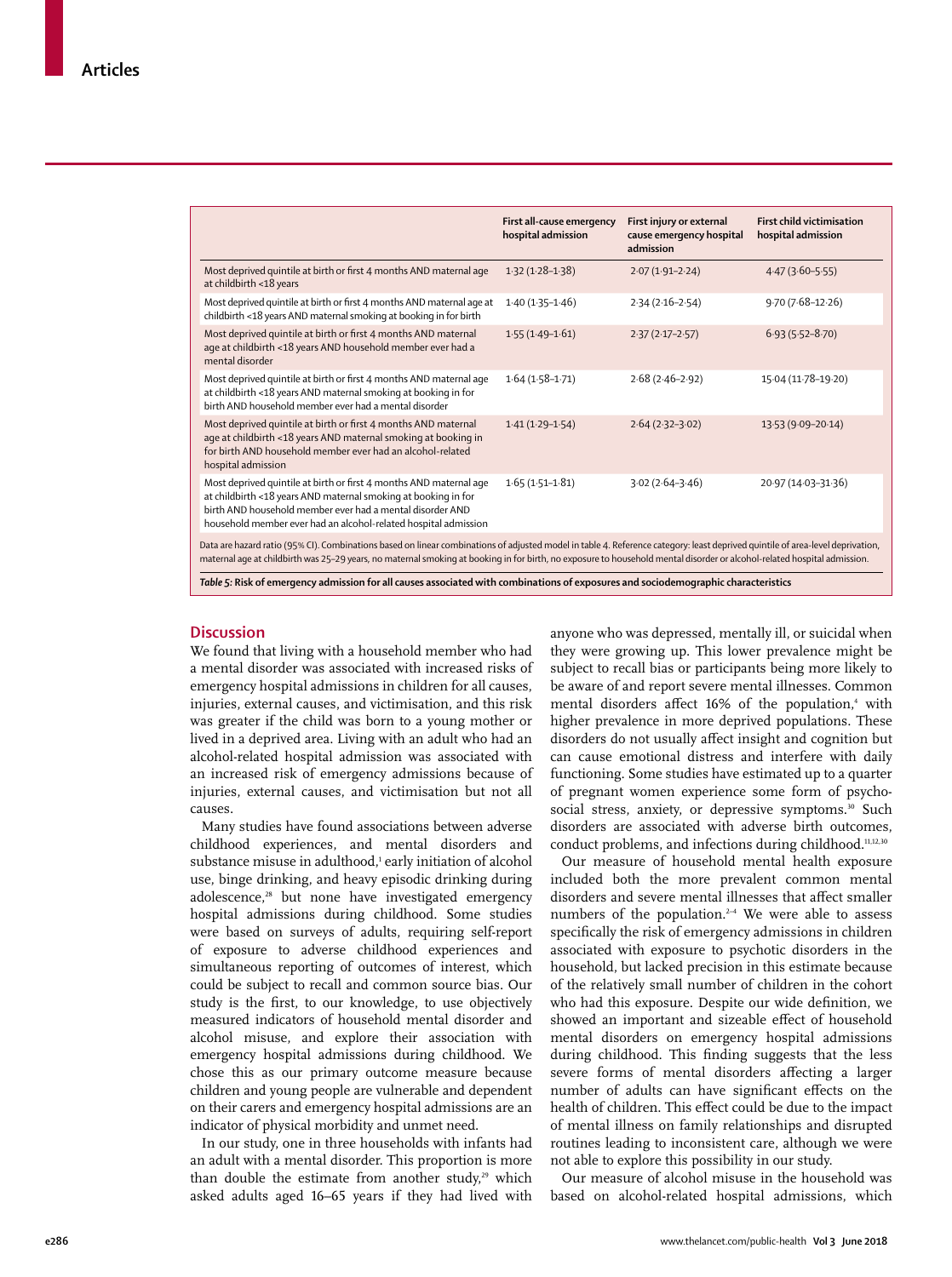included only the most severe cases and was therefore probably an underestimate of alcohol-related problems in the general population. Studies of the effects of parental alcohol misuse have shown increased risk in children of alcohol misuse during adolescence, substance misuse, behavioural problems, and impaired mental health,7 but have not sufficiently explored physical health outcomes in children.<sup>7,9</sup> Alcohol misuse in a family can lead to financial difficulties, inability to meet children's needs, and lack of supervision leading to children witnessing violence and being shouted at or physically hurt.9,31 We showed that children living with an adult who had an alcohol-related hospital admission had a 13% increased risk of emergency admissions for injuries and a 44% increased risk of emergency admissions for victimisation, compared with children who were unexposed. However, household mental illness, alcohol misuse, and emergency admissions are each associated with social disadvantage. Although we adjusted our results for deprivation and some markers of social disadvantage such as young maternal age at childbirth and cigarette smoking, it is possible that the associations we report were subject to residual or unmeasured confounding. Overall, our results suggest that minimising harm to children requires actions to address the socioeconomic conditions and other factors that imply vulnerability in families such as young maternal age and cigarette smoking during pregnancy, mental disorders and alcohol misuse, which all appear to contribute cumulatively to risk of hospital admissions.

The main strengths of this study are its large number of unselected participants from a total population cohort, longitudinal follow-up over 14 years, and statistical analysis that took account of the temporal relationship between exposures and outcomes and objective measurement of exposures using routine health-care data. Further, we were able to ascertain the effect of combinations of exposures while allowing for differences in the magnitude of effect associated with each exposure. However, several adverse childhood events could not be measured with routine data, such as domestic violence, and sexual and physical abuse. These exposures are more severe but less common. Our measure of mental disorder in the household combined common mental disorders and less prevalent psychotic disorders. We assessed separately the effect of exposure to psychotic disorders but the common mental disorder category includes symptoms and diagnoses with a range of severity. As a result, there might have been a low threshold for being coded positively, which may have attenuated the effect of mental disorders, such that the true effect may be greater than what we have estimated. Household alcohol-related hospital admissions were rare  $(0.7%)$ , and about a third of these were due to alcohol use disorder, and therefore likely to be an underestimate of the population prevalence of alcohol-related disorders. Linkage of other datasets, such as those from general practice would provide broader measurement of alcohol-related problems. Further, we were not able to determine family relationships within households and therefore could not distinguish maternal or paternal exposures and their effects. The use of routine data for epidemiological analyses can be subject to misclassification because of the coding process. Our use of validated algorithms for ascertaining mental disorders<sup>16,17</sup> reduced this risk; any misclassification is likely to be non-differential and bias the results towards the null. We required GP data to code mental disorders and had to exclude children who lived with adults for whom these data were not available. However, we considered the risk of selection bias to be low because two in three GP practices in Wales contribute data, and the distribution of sociodemographic characteristics (including area-level deprivation) in our cohort was similar to that of the Welsh population.

Alcohol misuse and mental disorders are a substantial burden. One in three households with infants include an adult with poor mental health, and nearly one in ten adults have hazardous or higher levels of alcohol consumption. The higher risk of emergency admissions in children associated with these exposures supports the need for policy measures to identify and provide support to young families that are affected, in addition to addressing the socioeconomic conditions that are associated with these exposures and their consequences.

#### **Contributors**

SP, SJL, and MAB had the original idea for this study. SP, SJL, DFo, DFa, and RAL designed the study and developed the analysis plan. AJ and DFo provided advice on the mental health codes used in this analysis. AB extracted the data and prepared datasets for analysis. AE and DFa analysed the data. SJL and BS did the literature searches. SP wrote the first draft of the paper. All authors were involved in interpreting the findings and revising drafts and agreeing the final version.

#### **Declaration of interests**

We declare no competing interests.

#### **Acknowledgments**

This work was supported by funds from the Economic and Social Research Council, the Medical Research Council, and Alcohol Research UK to the ELAStiC Project (ES/L015471/1) and Public Health Wales. The views expressed are entirely those of the authors and should not be assumed to be the same as those of the funding body. The research was also supported by The Centre for the Development and Evaluation of Complex Interventions for Public Health Improvement, a UK Clinical Research Collaboration Public Health Research Centre of Excellence, and The Centre for the Improvement of Population Health through E-records Research (CIPHER). CIPHER is funded by: Arthritis Research UK, the British Heart Foundation, Cancer Research UK, the Chief Scientist Office (Scottish Government Health Directorates), the Economic and Social Research Council, the Engineering and Physical Sciences Research Council, the Medical Research Council, the National Institute for Health Research, the National Institute for Social Care and Health Research (Welsh Government), and the Wellcome Trust (Grant reference: MR/K006525/1). Funding from the British Heart Foundation, Cancer Research UK, Economic and Social Research Council (grant RES-590-28-0005), Medical Research Council, the Welsh Government, and the Wellcome Trust (grant WT087640MA), under the auspices of the UK Clinical Research Collaboration, is gratefully acknowledged.

#### **References**

Hughes K, Bellis MA, Hardcastle KA, et al. The effect of multiple adverse childhood experiences on health: a systematic review and meta-analysis. *Lancet Public Health* 2017; **2:** e356–66.